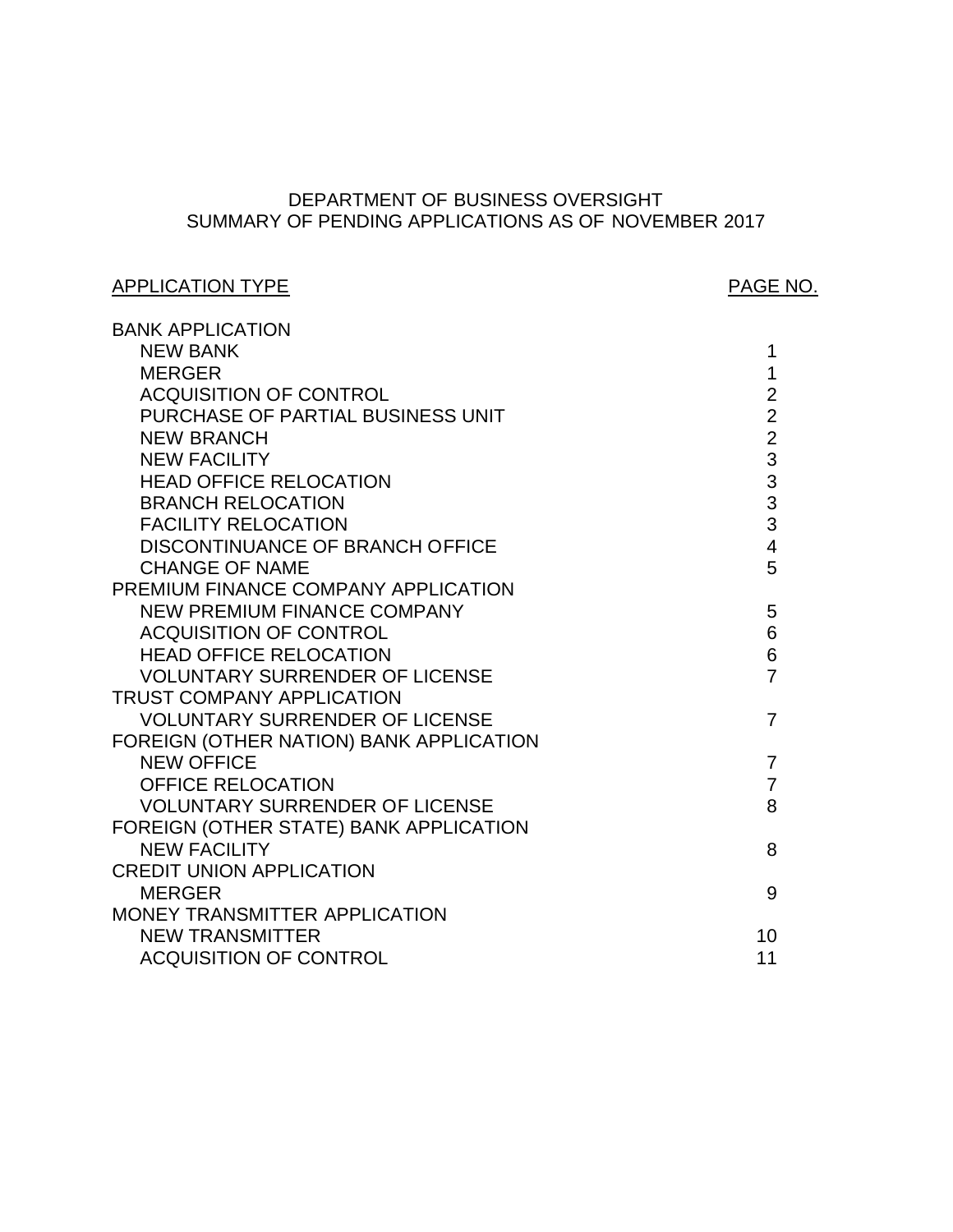#### <span id="page-1-0"></span>**NEW BANK**

#### **Approved: 2**

 750 B Street, San Diego San Diego County Correspondent: Maryam Hamzeh Carpenter & Company 5 Park Plaza, Suite 950, Irvine, CA 92614 Application amended: 9/28/17: change of address from 401 West A Street, San Diego, San Diego County ENDEAVOR BANK Filed: 8/12/16 Approved: 3/21/17

 6 Hutton Centre Drive, Santa Ana, Orange County Correspondent: Maryam Hamzeh Carpenter & Company 5 Park Plaza, Suite 950, Irvine, CA 92614 INFINITY BANK Filed: 7/7/16 Application amended: 12/21/16: change of name from SOCAL BANK (Proposed) Approved: 1/24/17

### **MERGER**

#### **Approved: 1 Effected: 5**

 ALBINA COMMUNITY BANK, Portland, Oregon, to merge with and into BENEFICIAL STATE BANK, Oakland, California Filed: 10/16/17 Approved: 11/29/17

 BANK OF NAPA, N.A., Napa, to merge with and into BANK OF MARIN, Novato Filed: 8/25/17 Approved: 10/23/17 Effected: 11/21/17

 CAPITAL BANK, San Juan Capistrano, to merge with and into SEACOAST COMMERCE BANK, San Diego Filed: 5/17/17 Approved: 7/10/17 Effected: 10/1/17

COMMUNITY 1<sup>ST</sup> BANK, Auburn, to merge with and into FIRST FOUNDATION BANK, Irvine Filed: 7/07/17 Approved: 9/5/17 Effected: 11/10/17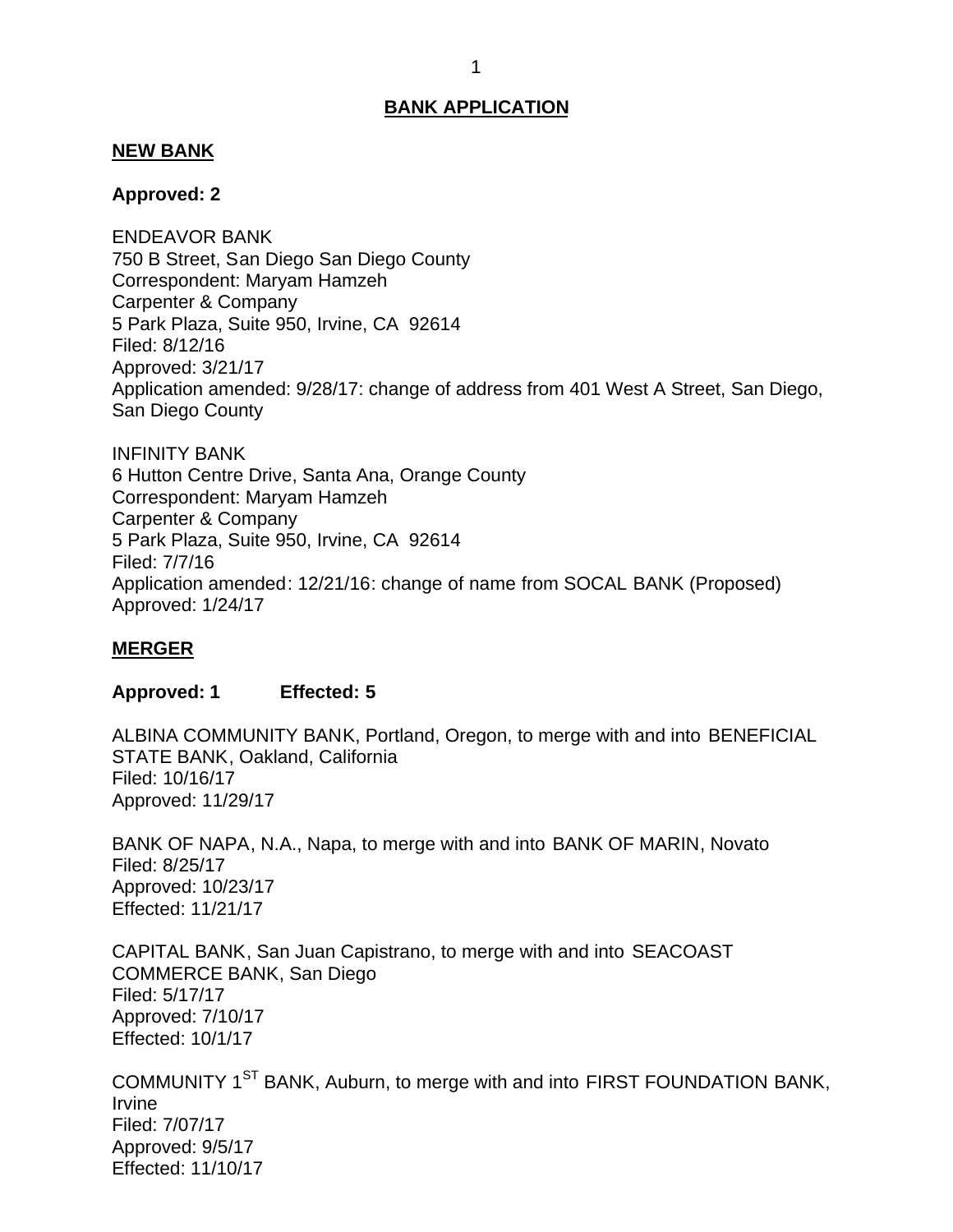### <span id="page-2-0"></span>**MERGER (Continued)**

 PLAZA BANK, Seattle, Washington, to merge with and into UNITED BUSINESS BANK, Walnut Creek, California Filed: 8/9/17 Approved: 9/19/17 Effected: 11/3/17

 PLAZA BANK, Irvine, to merge with and into PACIFIC PREMIER BANK, Irvine Filed: 9/5/17 Approved: 10/23/17 Effected: 11/1/17

### **ACQUISITION OF CONTROL**

#### **Filed: 1 Approved: 1**

 CARPENTER BANK PARTNERS, INC. and affiliates, to acquire control of PACIFIC PREMIER BANCORP ET.AL. Filed: 10/5/17

 MBC TRUST U/A/D APRIL 1, 2017, to acquire control of MONTECITO BANK & TRUST Filed: 9/29/17 Approved: 11/17/17

### **PURCHASE OF PARTIAL BUSINESS UNIT**

#### **Effected: 1**

 BANK OF THE SIERRA, Porterville, to purchase the Woodlake branch o f CITIZENS BUSINESS BANK, Ontario Filed: 8/2/17 Approved: 10/12/17 Effected: 11/3/17

### **NEW BRANCH**

 9230 Old Redwood Hwy, Windsor, Sonoma County **Opened: 2**  POPPY BANK Opened: 11/20/17

 US METRO BANK 807 East 12<sup>th</sup> Street, Los Angeles, Los Angeles County Opened: 11/1/17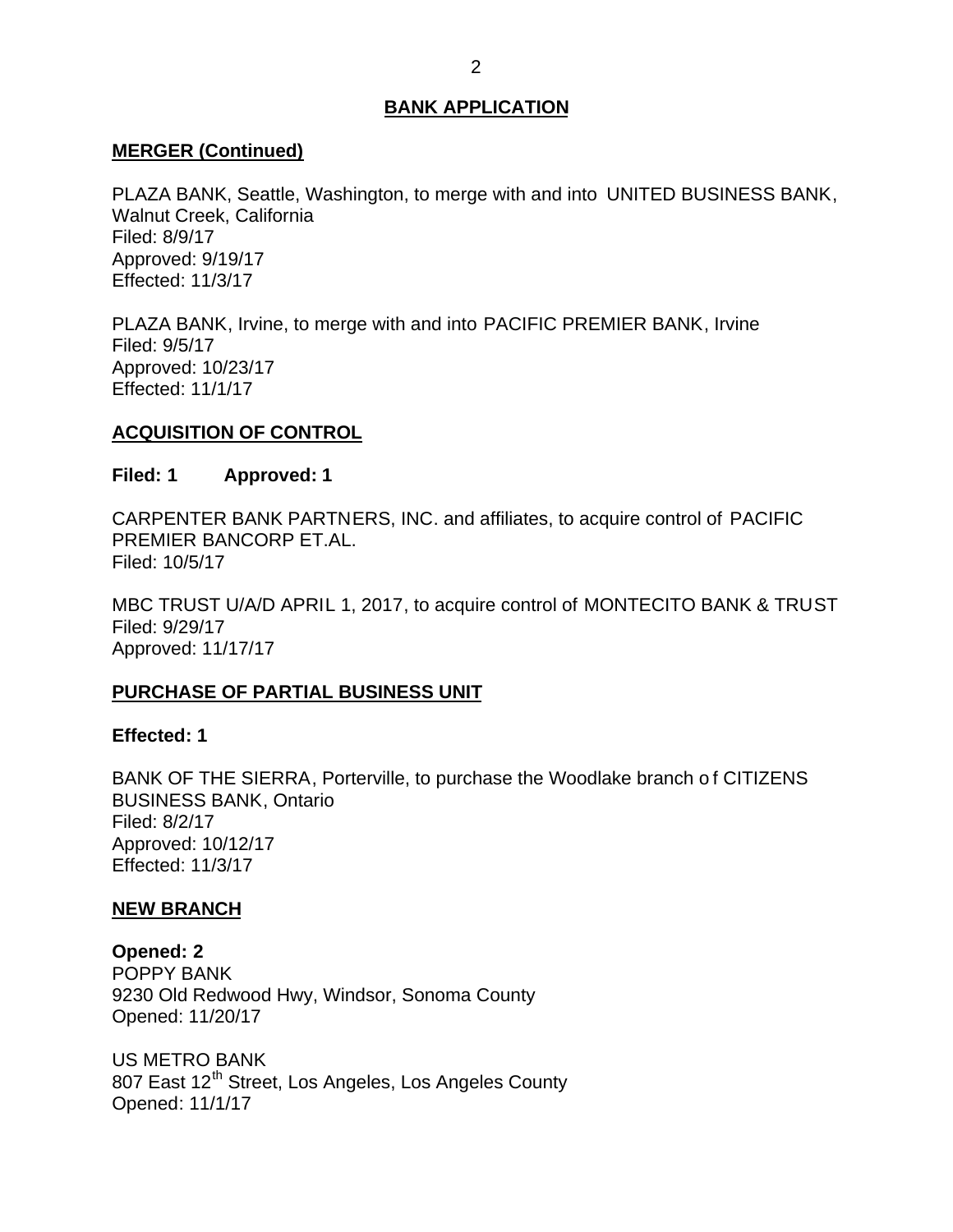### <span id="page-3-0"></span>**NEW FACILITY**

## **Opened: 2**

 1500 Palma Drive, Ventura, Ventura County MISSION BANK Opened: 11/1/17

 4225 Executive Square, La Jolla, San Diego County SILVERGATE BANK Opened: 11/6/17

## **HEAD OFFICE RELOCATION**

**Effected: 1** 

 From 400 Emerson Street, Palo Alto, to 1732 North First Street, San Jose, Santa Clara AVIDBANK **County** Effected: 11/13/17

## **BRANCH RELOCATION**

**No Objection: 2 Effected: 1** 

 From 4600 California Avenue, to 5060 California Avenue, Bakersfield, Ker n County No Objection: 4/17/17 CITIZENS BUSINESS BANK

 EAST WEST BANK From 41-80 Main Street, to 135-11 Roosevelt Avenue, Flushing, Queens County, New No Objection: 9/11/17 York

 From 2310 E. Lincoln Avenue, to 175 W. Broadway, Anaheim, Orange County No Objection: 8/10/17 OPUS BANK Effected: 11/13/17

# **FACILITY RELOCATION**

### **Effected: 1**

 From 1200 Smith Street, Two Allen Center, to 1000 Louisiana Street, Houston, Harris SILICON VALLEY BANK County, Texas Effected: 11/29/17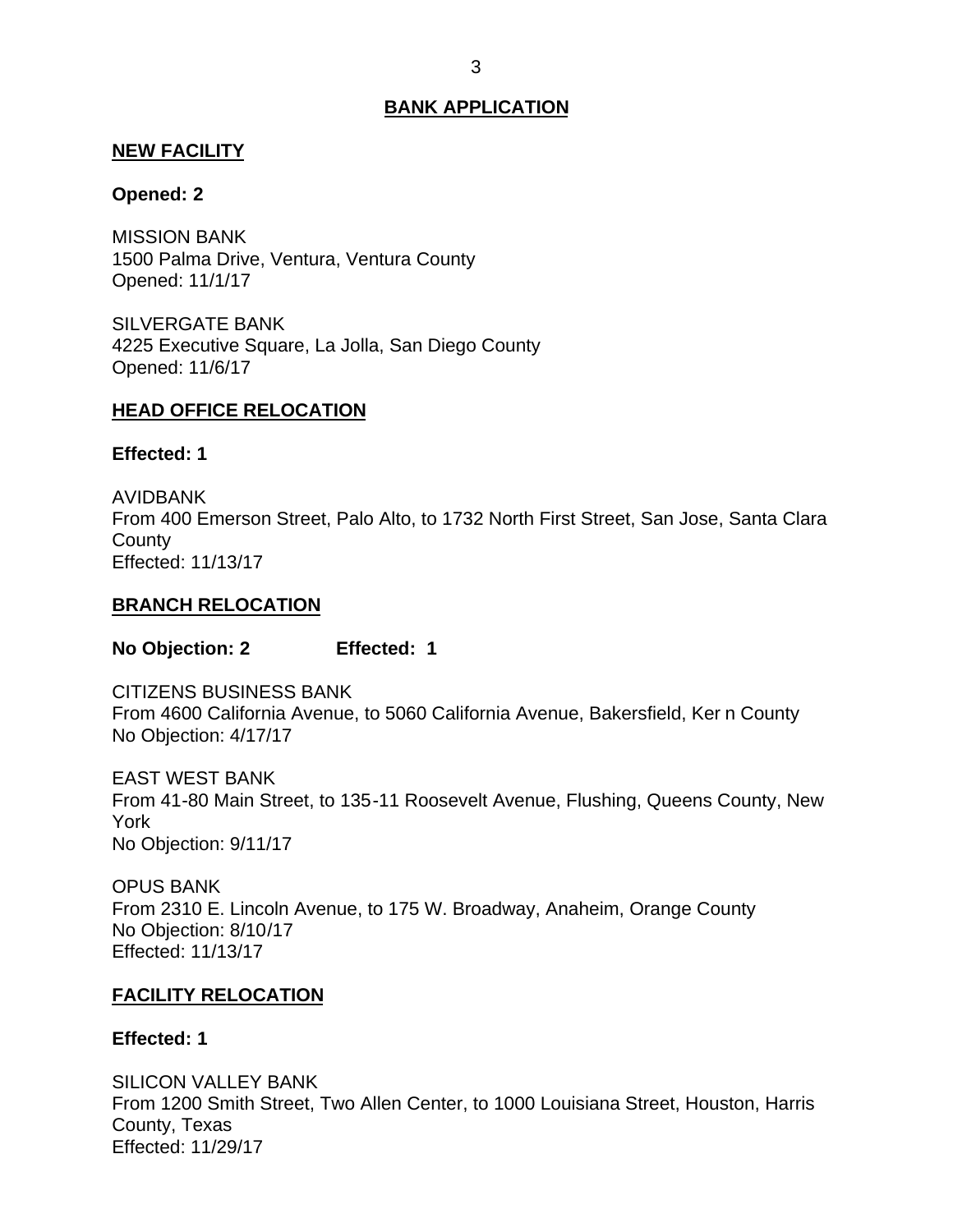#### <span id="page-4-0"></span>**DISCONTINUANCE OF BRANCH OFFICE**

#### **No Objection: 20**

BANK OF HOPE

- 4001 W. Devon Avenue, Chicago, Cook County, Illinois
- 5235 N. Kedzie Avenue, Chicago, Cook County, Illinois No Objection: 10/11/17

 BANK OF THE SIERRA 537 West Harvard Boulevard, Santa Paula, Ventura County No Objection: 10/3/17

 BANK OF THE WEST 200 North Center Street, Rock Springs, Sweetwater County, Wyoming No Objection: 11/9/17

BANK OF THE WEST

- 16824 South Bellflower Boulevard, Bellflower, Los Angeles County
- 800 Jefferson Street, Fairfield, Solano County No Objection: 11/20/17

 256 North K Street, Tulare, Tulare County No Objection: 6/8/17 CITIZENS BUSINESS BANK

 COMMERCIAL BANK OF CALIFORNIA One Pointe Drive, Brea, Orange County No Objection: 9/18/17

 1751 Howe Avenue, Sacramento, Sacramento County No Objection: 9/21/16 MECHANICS BANK

### PACIFIC WESTERN BANK

- 444 S. Flower, Los Angeles, Los Angeles County
- 101 E. Lincoln Avenue, Anaheim, Orange County
- 550 N. Moorpark Road, Thousand Oaks, Ventura County
- 16661 Ventura Boulevard, Encino, Los Angeles County
- 10240 Reseda Boulevard, Northridge, Los Angeles County
- 1640 S. Sepulveda, Los Angeles, Los Angeles County
- • 3281 E. Guasti Road, Ontario, San Bernardino County No Objection: 10/20/17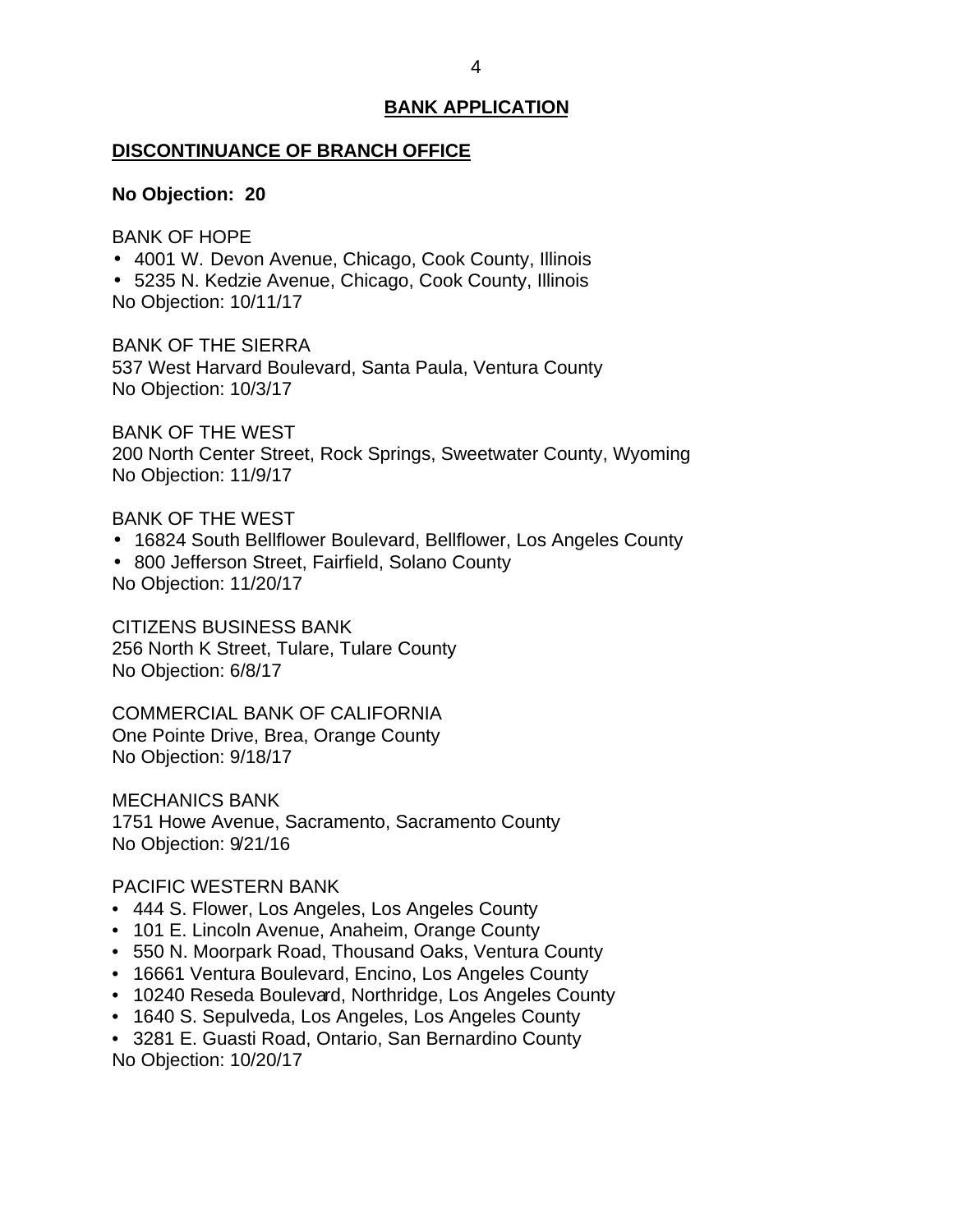## <span id="page-5-0"></span>**DISCONTINUANCE OF BRANCH OFFICE (Continued)**

 530 Main Street, Weaverville, Trinity County No Objection: 9/11/17 SCOTT VALLEY BANK

 6391-J Westside Road, Redding, Shasta County No Objection: 6/14/17 TRI COUNTIES BANK

 100 B Street, Santa Rosa, Sonoma County No Objection: 11/17/17 TRI COUNTIES BANK

 155 Grand Avenue, Oakland, Alameda County No Objection: 10/13/17 UNITED BUSINESS BANK

### **CHANGE OF NAME**

### **Effected: 1**

 FIRST COMMUNITY BANK, to change its name to POPPY BANK Notified: 8/29/17 Effected: 11/20/17

# **PREMIUM FINANCE COMPANY APPLICATION**

# **NEW PREMIUM FINANCE COMPANY**

**Filed: 4 Approved: 5 Opened:** 

 BANCO ROSSO FINANCE, INC. 1520 Washington Boulevard, Montebello, Los Angeles County Filed: 8/23/17

 CAPITAL PREMIUM FUNDING OF CALIFORNIA, INC. 818 West 7<sup>th</sup> Street, Los Angeles, Los Angeles County Filed: 9/14/16

 600 West Broadway, San Diego, San Diego County FARRALONE FINANCIAL CORPORATION Filed: 4/27/17 Approved: 8/30/17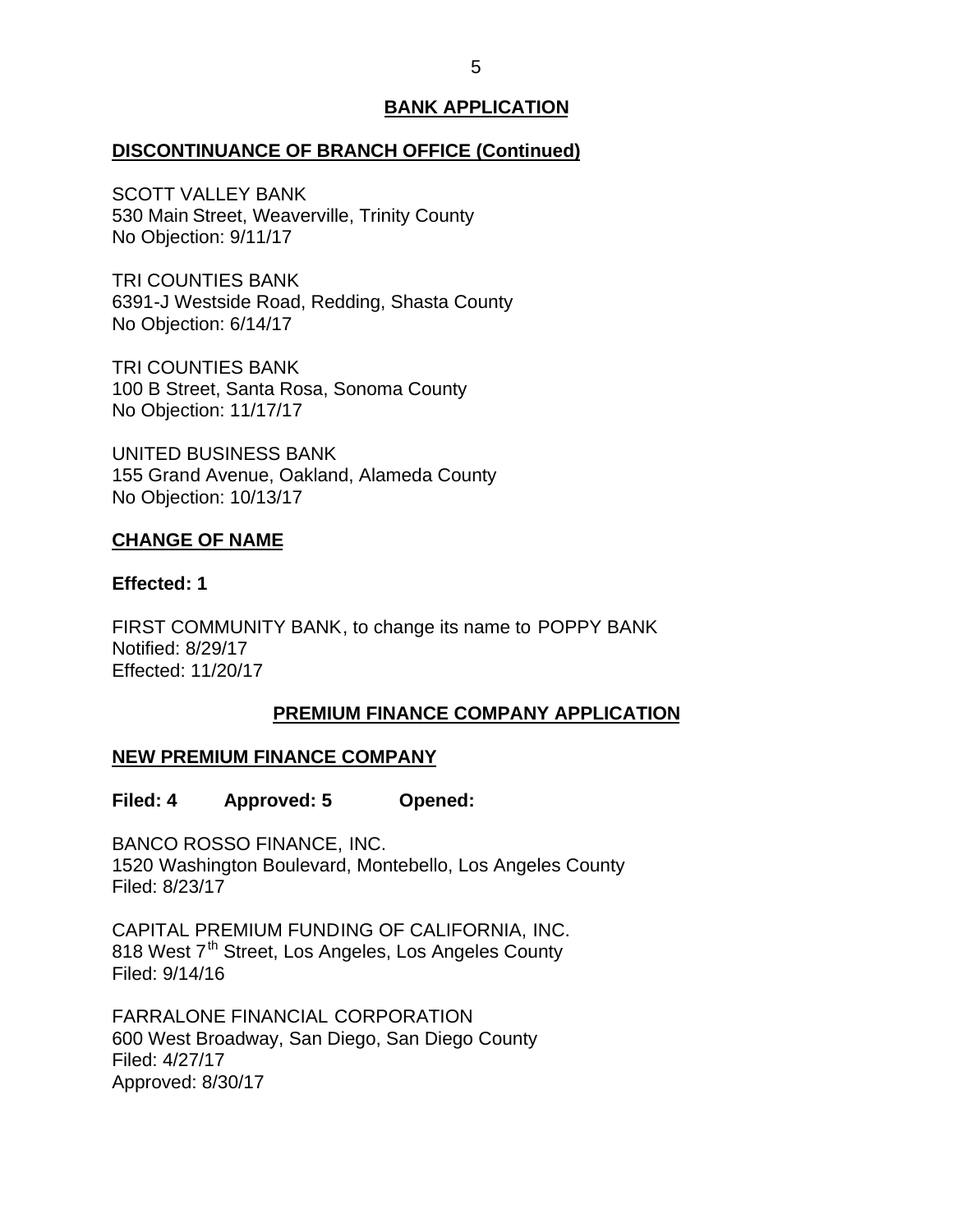# **PREMIUM FINANCE COMPANY APPLICATION**

# <span id="page-6-0"></span> **NEW PREMIUM FINANCE COMPANY (Continued)**

 KSJT PREMIUM FINANCE, INC. 660 Newport Center Drive, Newport Beach, Orange County Filed: 9/26/17

 NEXT WAVE PREMIUM FINANCE, INC. 660 Newport Center Drive, Newport Beach, Orange County Filed: 2/7/17

 PRO CAPITAL FINANCE, INC. 660 Newport Center Drive, Newport Beach, Orange County Filed: 9/21/17 Approved: 10/18/17

 RELIANCE PREMIUM FINANCE, INC. 2550 North Hollywood Way, Burbank, Los Angeles County Filed: 9/21/16 Approved: 10/13/17

 RIPPLE PREMIUM FINANCE CO. 660 Newport Center Drive, Newport Beach, Orange County Filed: 11/3/17

 SERVICE PAYMENT PLAN OF CALIFORNIA, INC. 818 West Seventh Street, Los Angeles, Los Angeles County Filed: 1/9/17 Approved: 9/7/17

### **ACQUISITION OF CONTROL**

### **Approved: 1**

 IPFS Corporation, to acquire control of PREMIUM ASSIGNMENT CORPORATION II Filed: 9/21/17 Approved: 11/22/17

### **HEAD OFFICE RELOCATION**

### **Effected: 1**

 PROFESSIONAL PREMIUM ACCEPTANCE CORPORATION From 6630 Flanders Drive, San Diego, to 3288 Grey Hawk Ct., Carlsbad, San Diego **County** Approved: 11/16/17 Effected: 11/16/17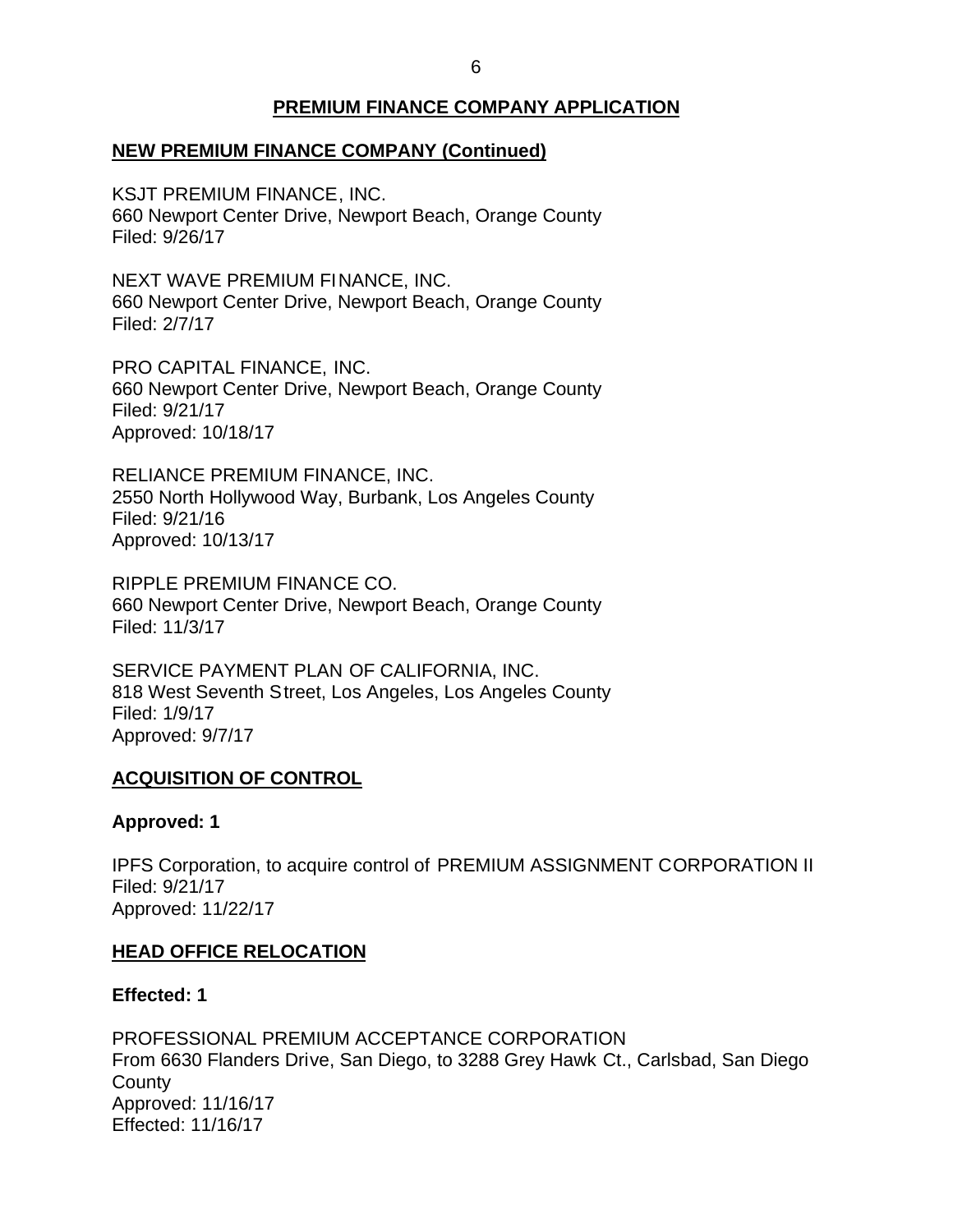#### 7

# **PREMIUM FINANCE COMPANY APPLICATION**

# <span id="page-7-0"></span>**VOLUNTARY SURRENDER OF LICENSE**

#### **Effected: 1**

 FIRST INSURANCE FUNDING CORP. OF CALIFORNIA Effected: 10/1/17

## **TRUST COMPANY APPLICATION**

## **VOLUNTARY SURRENDER OF LICENSE**

#### **Effected: 1**

 865 South Figueroa Street, Los Angeles, Los Angeles County TRUST COMPANY OF THE WEST Effective: 11/20/17

# **FOREIGN (OTHER NATION) BANK APPLICATION**

#### **NEW OFFICE**

#### **Approved: 1 Effected: 1**

 75 East Santa Clara, San Jose, Santa Clara County (Representative Office) BANK OF TAIWAN Filed: 8/3/17 Approved: 10/12/17

 THE BANK OF TOKYO-MITSUBISHI UFJ, LTD. 400 California Street, City and County of San Francisco (Representative Office) Opened: 11/7/17

### **OFFICE RELOCATION**

#### **Approved: 1**

 From One Front Street, to 180 Montgomery Street, City and County of San Francisco BNP PARIBAS (Wholesale Branch) Filed: 11/8/17 Approved: 11/15/17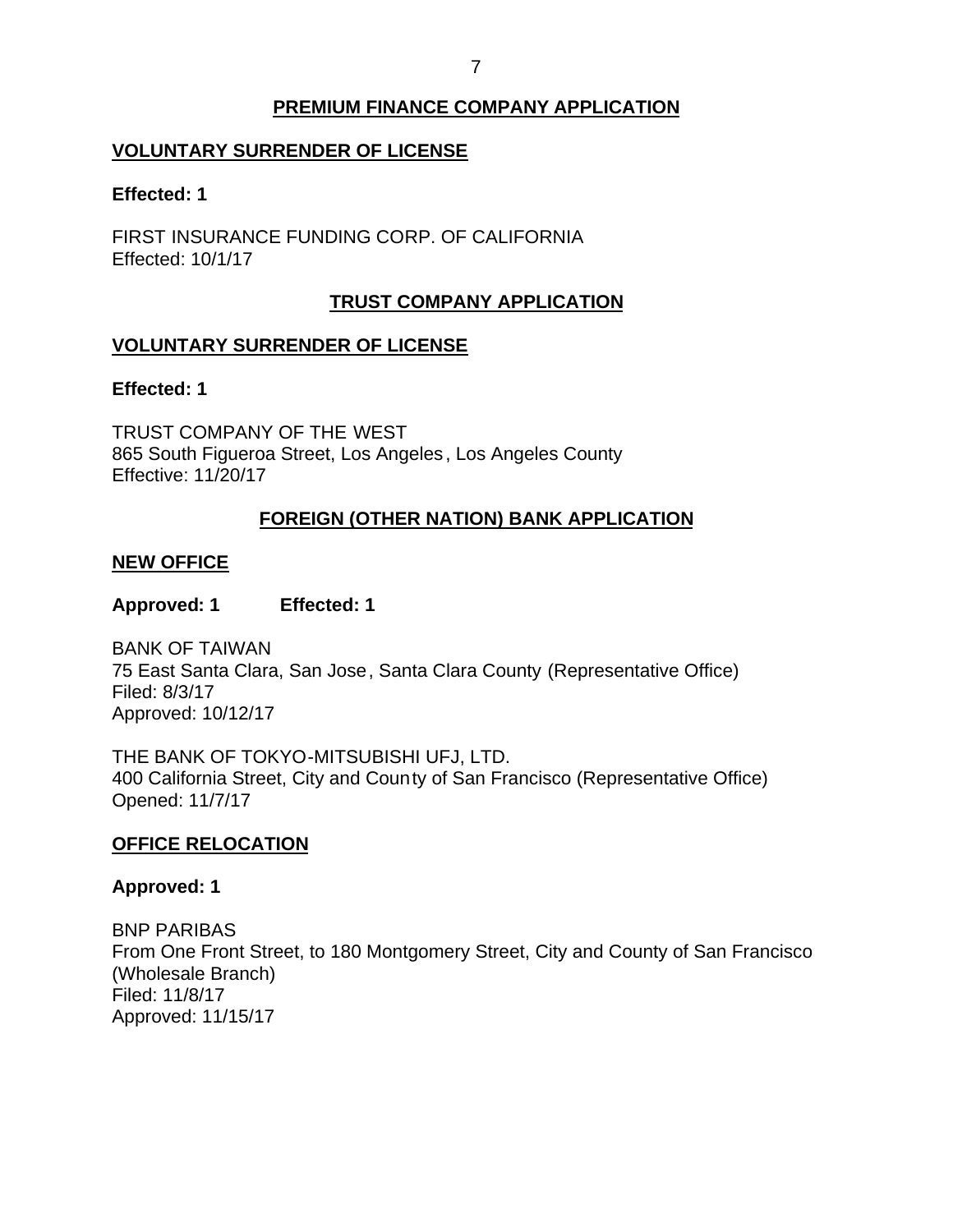# **FOREIGN (OTHER NATION) BANK APPLICATION**

# <span id="page-8-0"></span>**VOLUNTARY SURRENDER OF LICENSE**

## **Effected: 1**

 The Bank of Tokyo-Mitsubishi UFJ, Ltd. – in connection with the branch's conversion to a federal branch 445 S. Figueroa Street, Los Angeles, Los Angeles County (Wholesale branch) Effected: 11/7/17

# **FOREIGN (OTHER STATE) BANK APPLICATION**

## **NEW FACILITY**

**Filed: 2 No Objection: 4 Opened: 3 Discontinued: 1** 

 4695 MacArthur Court, Newport Beach (Facility – Insured Bank) BYLINE BANK No Objection: 9/25/17

 3199E Airport Boulevard, Costa Mesa, Orange County (Facility – Insured Bank) No Objection: 11/28/16 CENTENNIAL BANK Opened: 1/1/17

 15373 Innovation Drive, San Diego, San Diego County (Facility – Insured Bank) No Objection: 9/25/17 DARIEN ROWAYTON BANK

 FIRST BANK FINANCIAL CENTRE 515 S. Flower Street, Los Angeles, Los Angeles County (Facility – Insured Bank) No Objection: 4/2/15 Opened: 5/15/15

 6301 Beach Boulevard, Buena Park, Orange County (Facility – Insured Bank) No Objection: 1/26/17 FIRST INTERCONTINENTAL BANK

 FLORIDA CAPITAL BANK, N.A. 5 Upper Newport Plaza Drive, Newport Beach, Orange County No Objection: 9/8/17 Opened: 10/17/17

 11801 Pierce Street, Riverside, Riverside County (Facility – Insured Bank) No Objection: 5/25/17 INLAND BANK AND TRUST Opened: 9/1/17 Discontinued: 10/31/17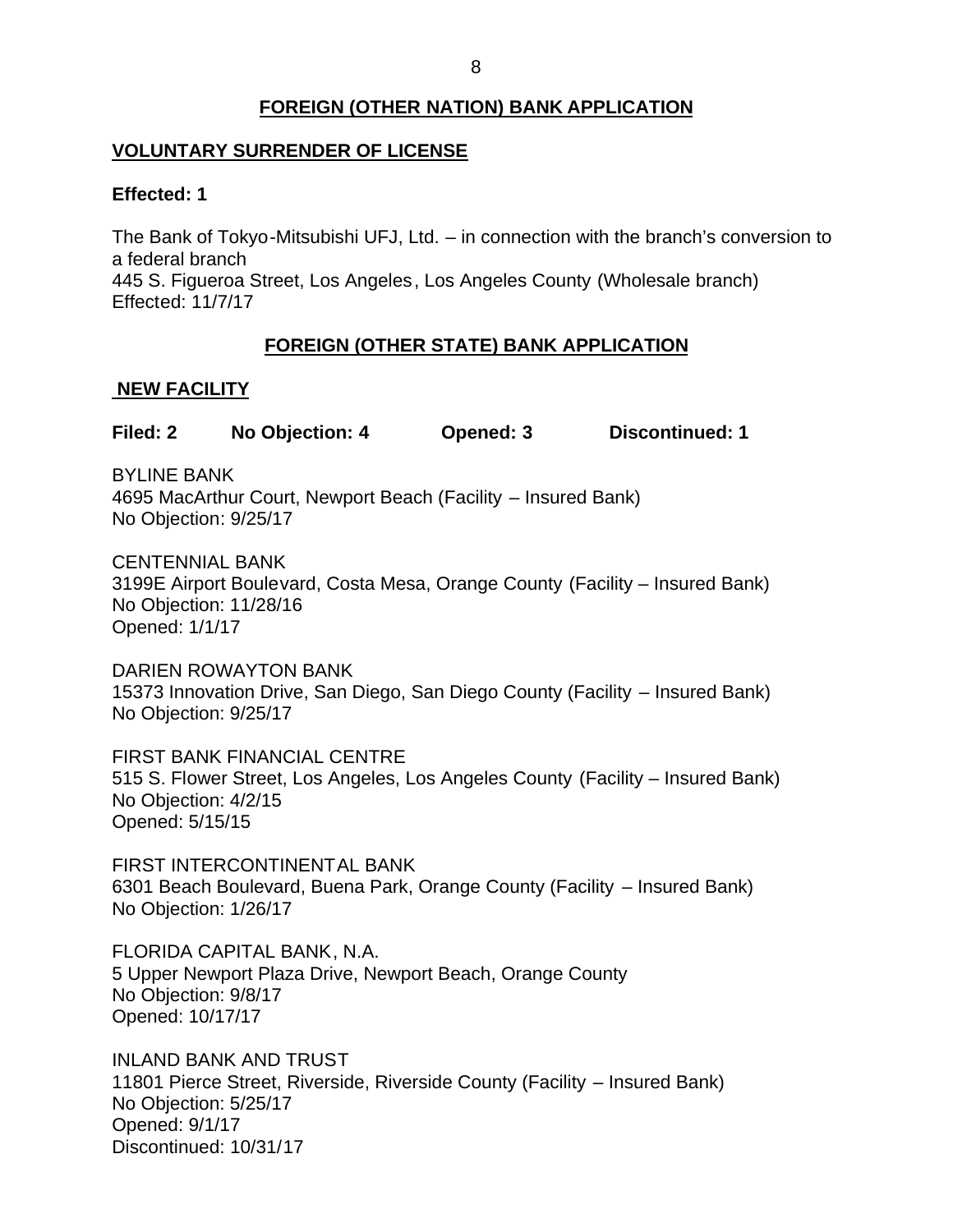# **FOREIGN (OTHER STATE) BANK APPLICATION**

# <span id="page-9-0"></span> **NEW FACILITY (Continued)**

 1200 Main Street, Irvine, Orange County (Facility – Insured Bank) No Objection: 9/25/17 MAGNOLIA BANK

 ROBECO TRUST COMPANY City of Greenbrae, Marin County (Facility – Uninsured Trust Company) Filed: 4/20/15

 STATE STREET GLOBAL ADVISORS TRUST COMPANY Steuart Tower, One Market Street, City and County of San Francisco (Facility – Uninsured Trust Company) Filed: 4/5/17

## **CREDIT UNION APPLICATION**

### **MERGER**

#### **Approved: 5 Effected: 1**

 ENTRUST FINANCIAL CREDIT UNION, Richmond, Virginia, to merge with and into CHRISTIAN COMMUNITY CREDIT UNION, San Dimas, California Filed: 11/29/16 Approved: 6/12/17

 FINANCIAL BENEFITS CREDIT UNION, Alameda, to merge with and into FINANCIAL PARTNERS CREDIT UNION, Downey Filed: 8/28/17 Approved: 9/19/17 Effected: 11/1/17

 HARBOR AREA POSTAL EMPLOYEES FEDERAL CREDIT UNION, Lomita, to merge with and into ARROWHEAD CENTRAL CREDIT UNION, San Bernardino Filed: 9/14/17 Approved: 10/13/17

 PACIFIC COMMUNITY CREDIT UNION, Fullerton, to merge with and into CREDIT UNION OF SOUTHERN CALIFORNIA, Anaheim Filed: 6/19/17 Approved: 7/31/17

 RAFE FEDERAL CREDIT UNION, RIVERSIDE, TO MERGE WITH AND INTO FINANCIAL PARTNERS CREDIT UNION, DOWNEY Filed: 7/24/17 Approved: 9/1/17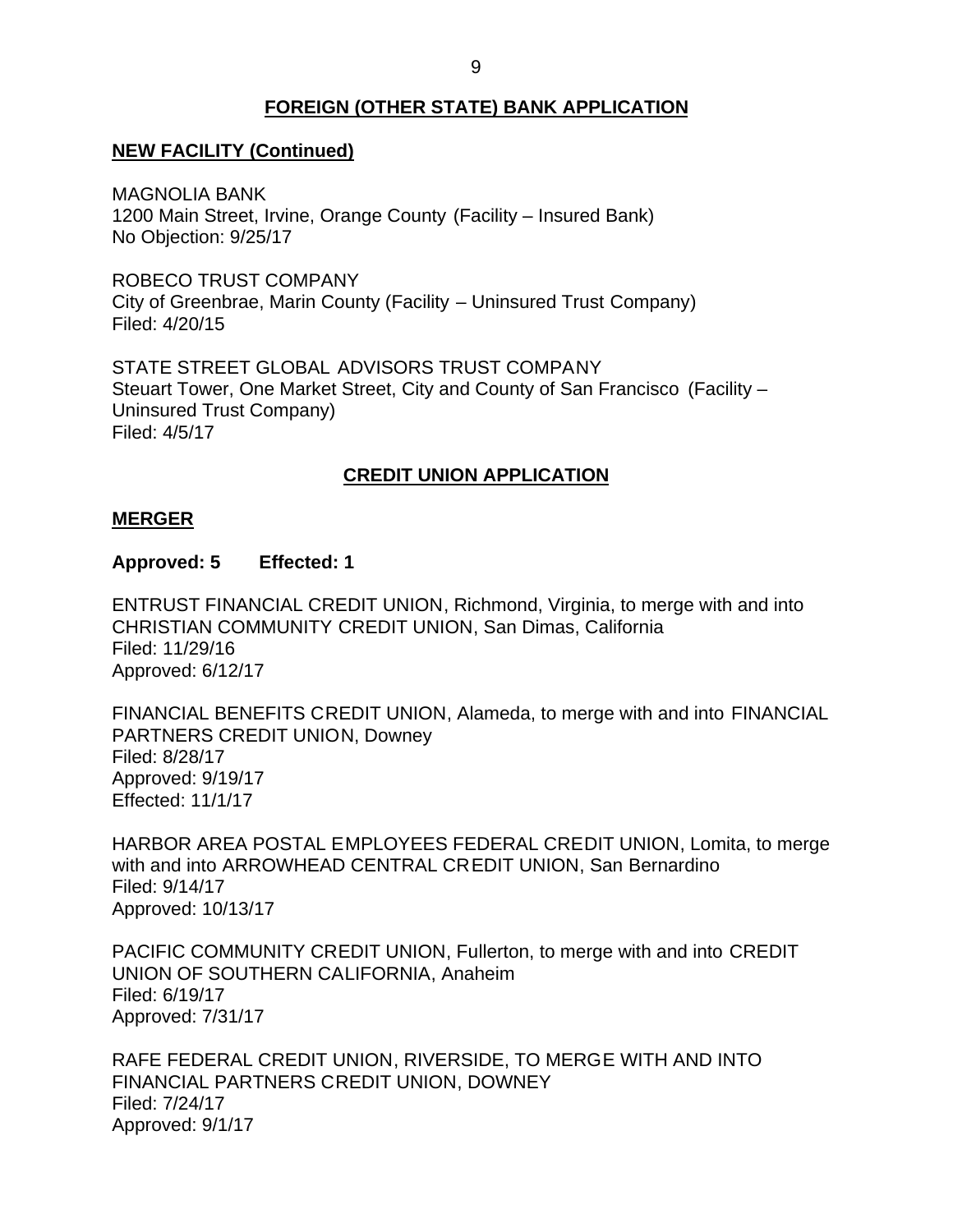## **CREDIT UNION APPLICATION**

#### <span id="page-10-0"></span>**MERGER (Continued)**

 STOCKTON COMMUNITY FEDERAL CREDIT UNION, Stockton, to merge with and into UNCLE CREDIT UNION, Livermore Filed: 9/11/17 Approved: 10/27/17

### **MONEY TRANSMITTER APPLICATION**

### **NEW TRANSMITTER**

**Filed: 9 Approved: 7 Opened: 2** 

ALIGN COMMERCE PAYMENTS INC. Filed: 4/14/17

ALIPAY US, INC. Filed: 3/18/15

BILLMO LLC Filed: 9/29/16 Approved: 10/12/17

CURRENCY EXCHANGE INTERNATIONAL CORP. Filed: 1/12/17 Approved: 11/27/17

DFS GSD CORP. Filed: 9/12/17

 ENVIOS DE VALORES LA NACIONAL CORP. Filed: 4/5/17

 HSI USA INC. Filed: 6/6/16 Approved: 8/15/17

INTERCAMBIO EXPRESS, INC. Filed: 11/9/16 Approved: 8/14/17

MAXITRANSFERS CORPORATION Filed: 9/14/16 Approved: 8/29/17 Opened: 11/17/17